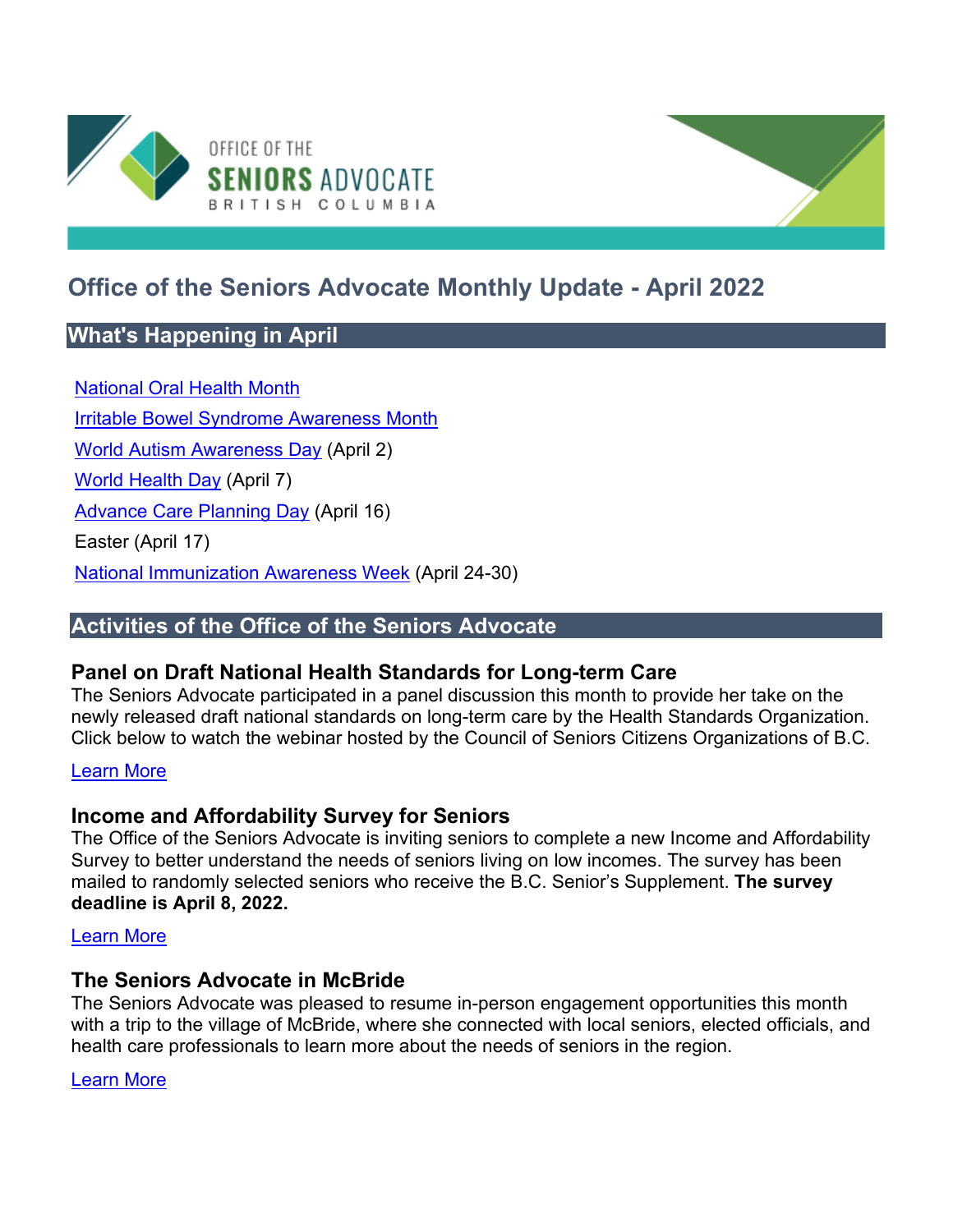#### **Home Support Survey**

Thank you to all the home support clients and family caregivers who took the time to complete our recent Home Support Survey. Your feedback will play an essential role in advocating for positive changes to the public home support system. The office is now compiling results, which will be released later in the year as part of a comprehensive report on home support.

#### [Learn More](https://www.seniorsadvocatebc.ca/current-issues/home-support-survey-2022/)

### **COVID-19**

#### **Rapid Antigen Tests Now Available at Pharmacies**

COVID-19 rapid antigen tests are now being distributed to people aged 18+ at B.C. pharmacies. The Seniors Advocate urges younger people to protect the seniors in their lives by taking a rapid test before visiting them. A kit of 5 tests is available every 28 days free of charge to eligible individuals. A Personal Health Number, birth date, and full name are required.

#### [Learn More](https://www2.gov.bc.ca/gov/content/covid-19/info/testing)

#### **COVID-19 Vaccinations**

News of a second booster, or fourth dose of the COVID-19 vaccine is expected to be announced soon. The Seniors Advocate urges all eligible individuals to register for their COVID-19 booster shot to reduce the risk of serious illness and transmission of the virus. To register, visit the Get Vaccinated website or call 1-833-838-2323.

#### [Learn More](https://www2.gov.bc.ca/gov/content/covid-19/vaccine/register)

# **COVID-19 Restrictions**

Most public health restrictions have now been lifted, including wearing masks in public indoor settings, and capacity restrictions on personal gatherings, events, and more. Starting April 8, 2022, at 12:01 am, proof of vaccination will no longer be required to access businesses, events, and services.

#### [Learn More](https://www2.gov.bc.ca/gov/content/covid-19/info/restrictions)

#### **Long-Term Care update**

Most visitor restrictions have been lifted at long-term care facilities and all visitors who meet the visitation requirements are permitted. Visitors must provide proof of vaccination and a negative rapid antigen test, which may be taken at home up to 48 hours before the visit, or on arrival at the facility.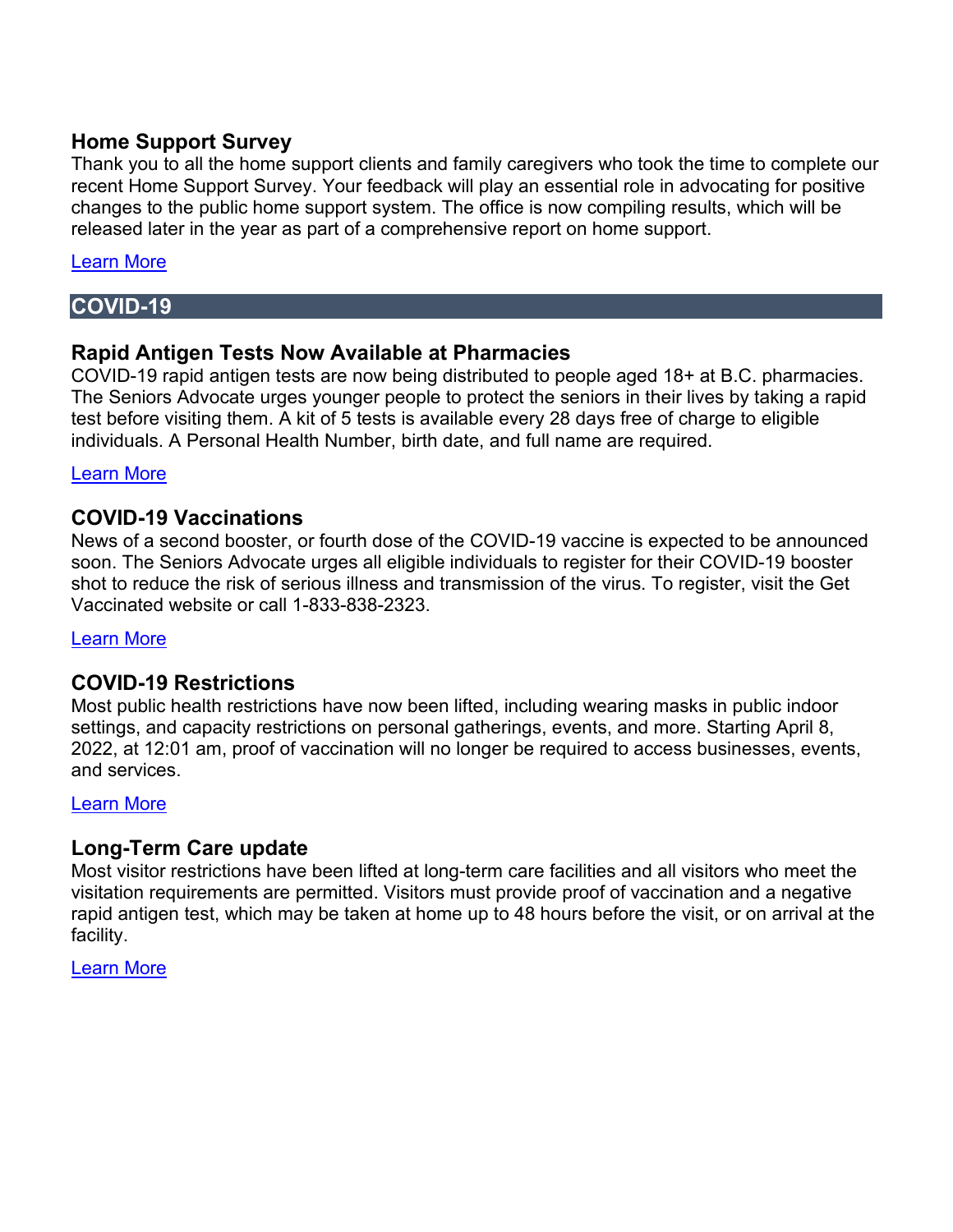# **Provincial News**

# **Statements from the Provincial Health Officer and Minister of Health**

The Provincial Health Officer and the Minister of Health release regular statements that can be accessed on the [BC Government News](https://news.gov.bc.ca/) website.

# **Recent Announcements from the B.C. Government Impacting Seniors**

- March 4 Rapid tests for people now available at pharmacies
- March 7 PHO finalizes order for health-care professionals
- March 8 [Joint statement on International Women's Day](https://news.gov.bc.ca/releases/2022FIN0008-000289)
- March 10 [B.C. takes next step in balanced plan to lift COVID-19 restrictions](https://news.gov.bc.ca/ministries/health)
- March 11 [Joint statement on National Day of Observance](https://news.gov.bc.ca/releases/2022PREM0009-000327)
- March 25 [New rental homes open in North Vancouver](https://news.gov.bc.ca/releases/2022AG0045-000425)

# **National News**

# **Statements from the Chief Public Health Officer of Canada**

The Chief Public Health Officer of Canada releases regular statements that can be accessed on the [Government of Canada News w](https://www.canada.ca/en/news.html)ebsite.

# **Liberal-NDP Agreement May Benefit Seniors**

The federal Liberal and NDP parties recently struck a "supply-and-confidence" agreement, which will see the two parties working together on key policy areas that could benefit seniors in the years to come. Among others, the agreement outlines the following initiatives to improve health care and affordability for Canadians:

- A national dental care plan, which will begin coverage for seniors as early as 2023
- A Safe Long-term Care Act to address shortcomings in residential care exposed by the COVID-19 pandemic
- A universal national pharmacare program, which may provide additional drug coverage for B.C. seniors
- Increased investments in housing for low-income Canadians, including seniors

#### [Learn More](https://pm.gc.ca/en/news/news-releases/2022/03/22/delivering-canadians-now)

# **Recent Announcements from the Federal Government Impacting Seniors**

March 3 [Legislation to support low-income seniors who received pandemic benefits](https://www.canada.ca/en/employment-social-development/news/2022/03/legislation-to-support-low-income-seniors-who-received-pandemic-benefits-receives-royal-assent.html)  [receives royal assent](https://www.canada.ca/en/employment-social-development/news/2022/03/legislation-to-support-low-income-seniors-who-received-pandemic-benefits-receives-royal-assent.html)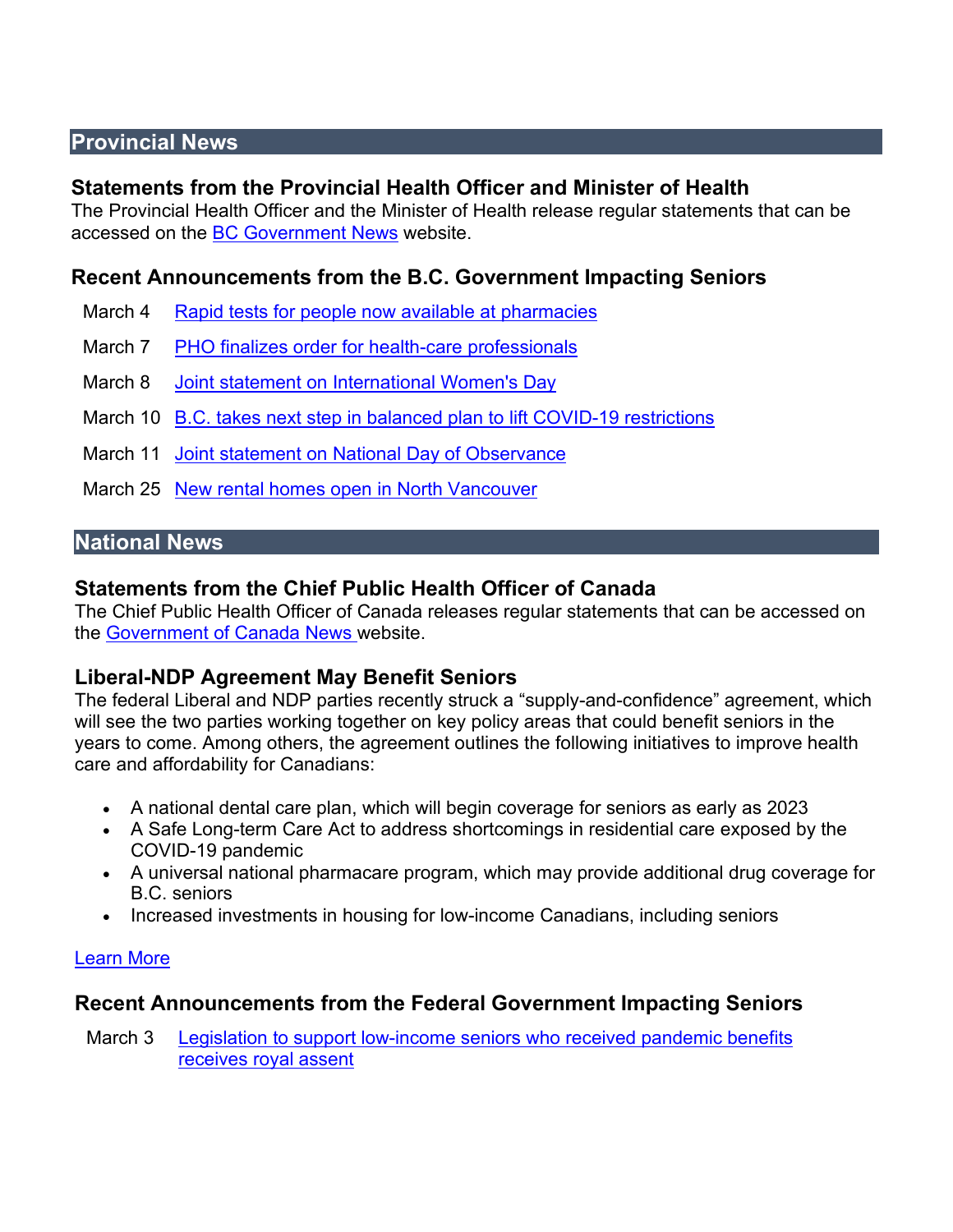- March 8 Government of Canada supports improving healthy living behaviours in older [adults](https://www.canada.ca/en/public-health/news/2022/03/government-of-canada-supports-improving-healthy-living-behaviours-in-older-adults.html)
- March 17 [Government of Canada will remove pre-entry test requirements for fully vaccinated](https://www.canada.ca/en/public-health/news/2022/03/government-of-canada-will-remove-pre-entry-test-requirement-for-fully-vaccinated-travellers-on-april-1.html)  [travellers on April 1](https://www.canada.ca/en/public-health/news/2022/03/government-of-canada-will-remove-pre-entry-test-requirement-for-fully-vaccinated-travellers-on-april-1.html)

# **Current Issues and Resources**

# **T5007 Tax Slips Issued for Shelter Aid for Elderly Renters (SAFER) Recipients**

This year, the CRA has issued T5007 tax slips to SAFER recipients who received more than \$500 from the program within the last year. Those who received the T5007 must include it in their income tax return so that entitlement to provincial and federal tax credits can be calculated correctly. However, the T5007 amount is non-taxable and will not affect eligibility for income support programs, such as Old Age Security and the Guaranteed Income Supplement.

#### [Learn More](https://www.seniorsadvocatebc.ca/current-issues/t5007-tax-slips-safer/)

#### **Income Tax Resources**

The deadline to file taxes is quickly approaching. This year's tax-filing deadline for most individuals is April 30, 2022. See our website for income tax resources and tips, like how to claim eligible health related expenses and tax credits or find a free tax clinic.

#### [Learn More](https://www.seniorsadvocatebc.ca/current-issues/tax-preparation/)

#### **Webinar: Future Us: A Roadmap to Elder Abuse Prevention**

On March 24, the Canadian Network for the Prevention of Elder Abuse launched Future Us: A Roadmap to Elder Abuse Prevention. In this webinar on April 19, Margaret MacPherson (Centre for Research and Education on Violence Against Women and Children) will provide an overview of Future Us with ideas on how to help create large social change with concrete practical actions.

#### [Learn More](https://bccrns.ca/event/provincial-learning-event-cnpea-roadmap)

#### **Seeking Your Opinion: COVID-19 Lessons Learned Review**

The B.C. government is launching an independent review and public consultation on its operational response to COVID-19, to better inform preparation and response to future emergencies. They would like to know what aspects of the B.C. government's response to COVID-19 from March 2020 up to now you think worked well. This includes the B.C. government's preparedness, engagement, communication, and implementation activities.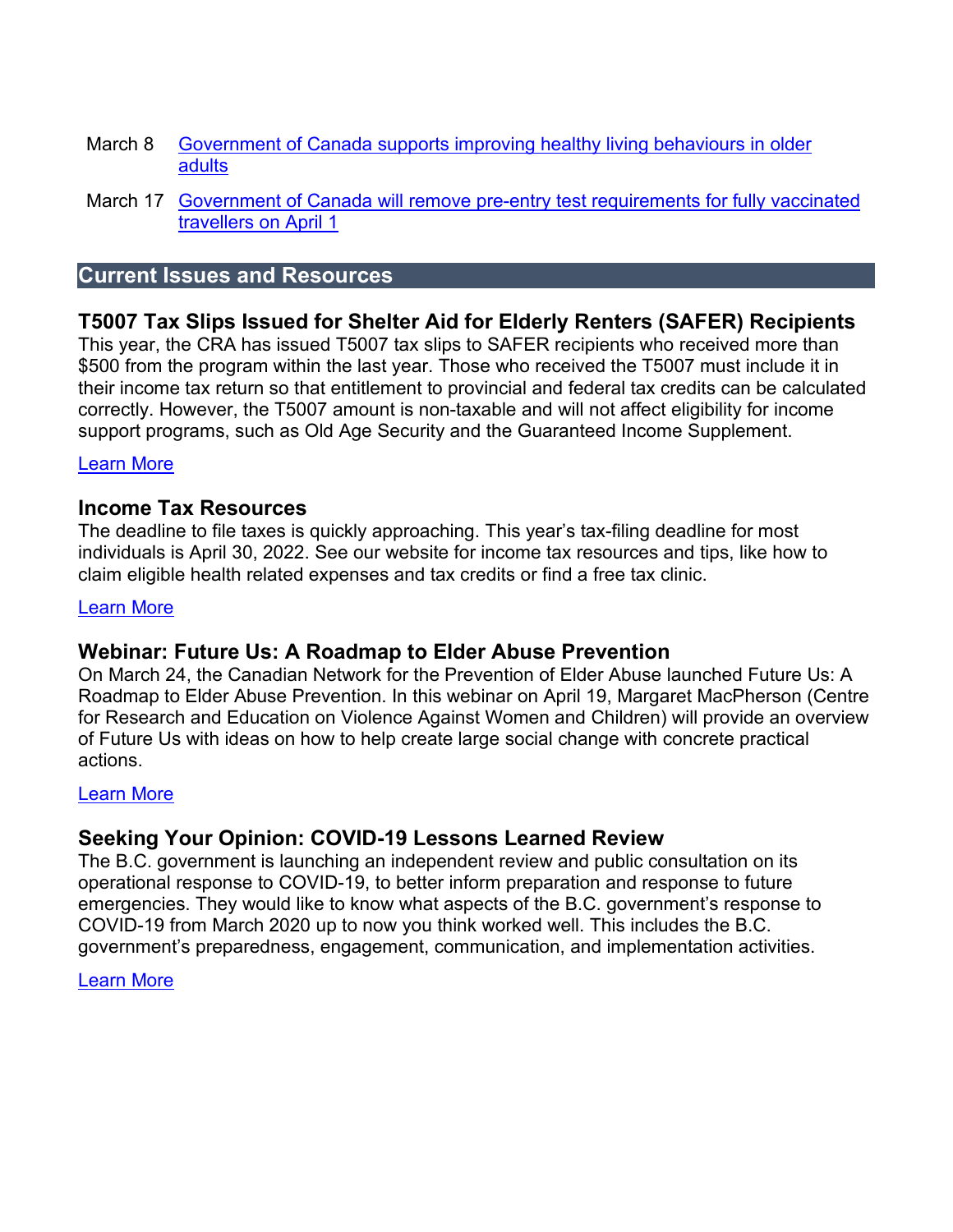#### **Recent Research**

#### **Out-of-pocket expenses related to aging in place for frail older people: a scoping review.**

(JBI Evid Synth)

As the global population ages, there has been increasing attention on supporting older people to live at home in the community as they experience health and functional changes. Older people with frailty often require a variety of supports and services to live in the community, yet the outof-pockets costs associated with these resources are often not accounted for in health and social care literature.

#### [Learn More](https://journals.lww.com/jbisrir/Fulltext/2022/02000/Out_of_pocket_expenses_related_to_aging_in_place.3.aspx)

# **Do assisted living facilities that offer a dementia care program differ from those that do not? A population-level cross-sectional study in Ontario, Canada (**

(BMI Geriatrics)

Many residents of assisted living facilities live with dementia, but little is known about the characteristics of assisted living facilities that provide specialized care for older adults who live with dementia. In this study, we identify the characteristics of assisted living facilities that offer a dementia care program, compared to those that do not offer such a program.

#### [Learn More](https://bmcgeriatr.biomedcentral.com/articles/10.1186/s12877-021-02400-w)

#### **2021 Annual Report on Canada's Dementia Strategy**

The 2021 report to Parliament on the national dementia strategy includes a chapter focused on responses to the pandemic relevant to dementia such as efforts undertaken to support caregivers and Canadians living in long-term care. It notes examples of the numerous organizations that pivoted in the wake of an unprecedented public health crisis to continue delivering services and programs that support Canadians. The report also provides several new data points relevant to the strategy's national objectives that help to document our collective progress towards the aspirations set out for each objective

#### [Learn More](https://www.canada.ca/en/public-health/services/publications/diseases-conditions/dementia-strategy-annual-report-parliament-2021.html?mc_cid=84c4d26482&mc_eid=b7584572b6)

#### **Poverty and food insecurity of older adults living in social housing in Ontario: a cross-sectional study**

#### (BMC Public Health)

Poverty and food insecurity have been linked to poor health and morbidity, especially in older adults. Housing is recognized as a social determinant of health, and very little is known about subjective poverty and food insecurity in the marginalized population of older adults living in subsidized social housing. We sought to understand poverty and food insecurity, as well as the risk factors associated with both outcomes, in older adults living in social housing in Ontario.